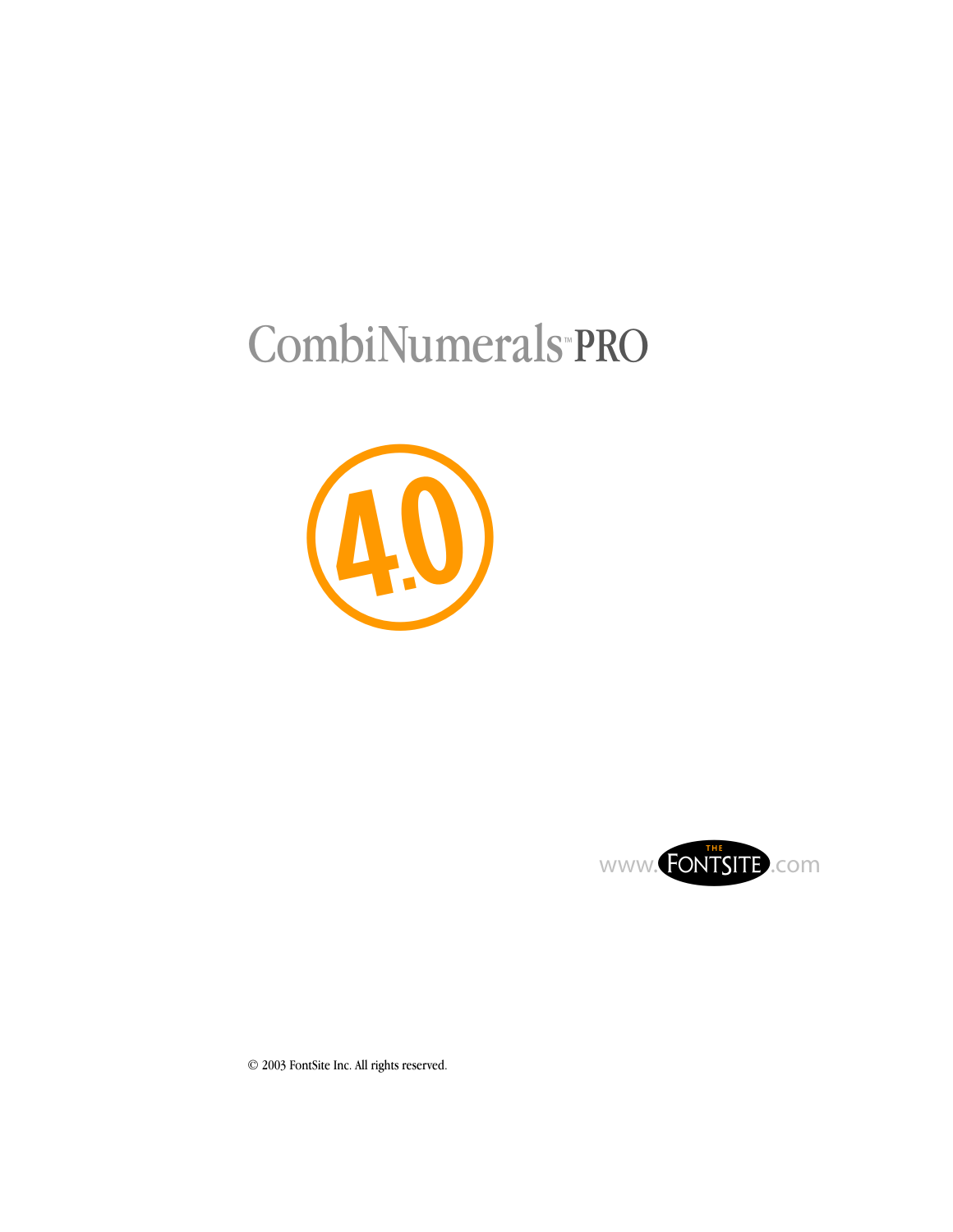# **CombiNumerals PRO 4.0**

FontSite Inc. proudly introduces CombiNumerals PRO, a new collection of symbol fonts designed for CD and DVD labeling, web graphics, Flash animation, instructional design and documentation, maps, signs, packaging, office forms and more.

CombiNumerals Pro is the commercial big sister to Sean Cavanaugh's popular freeware font CombiNumerals, which is available on the FontSite 500 CD as well as from software download sites all over the Internet. The Pro package adds hundreds more symbols, logos and icons, as well as three new symbol fonts.

### **Numeric Characters**

Like the freeware version, CombiNumerals Pro lets you create any single or double-digit number within a circle, but the Pro version also gives you the ability to create numbers with as many digits as you like.

SINGLE-DIGIT NUMBERS The numbers  $\bigcirc$  through  $\bigcirc$  and  $\bigcirc$  are located on the *qwertyuiop* row of keys (respectively) on a US keyboard. For example, to create the number  $\circled{1}$ , press the *'q'* key; to create the number  $\overline{Q}$ , press the 'w' key; and so on.

DOUBLE-DIGIT NUMBERS The numbers  $(0)$  through  $(9)$  are created by first typing a number key, followed by Shift-number. For example, to create the number  $\circled{0}$ , press the 6 key, then press *Shift-9*.

Because double-digit numbers beginning with  $\overline{1}$  can be problematic when it comes to spacing, pre-formed alternates for the numbers  $\omega$ through <sup>(19</sup>) are provided along the *asdfghjkl*; row of keys (respectively) on a US keyboard. You can still type them as you would other doubledigit numbers, but you may find the alternates more visually attractive.

3+DIGIT NUMBERS You can create numbers of three or more digits within an oval. The first and last digits are created as described above. The interior digits 1 through 9 and zero are located on the *zxcvbnm,./* (bottom) row of keys on a US keyboard. For example, to create the number  $\frac{437}{ }$ , press the 4 key, the press the *c* key, then press *Shift-7*. You can also include plus and minus signs as well as decimal points and commas in your numbers.



The Bold weight of CombiNumerals lets you create numerals and symbols within solid circles and ovals.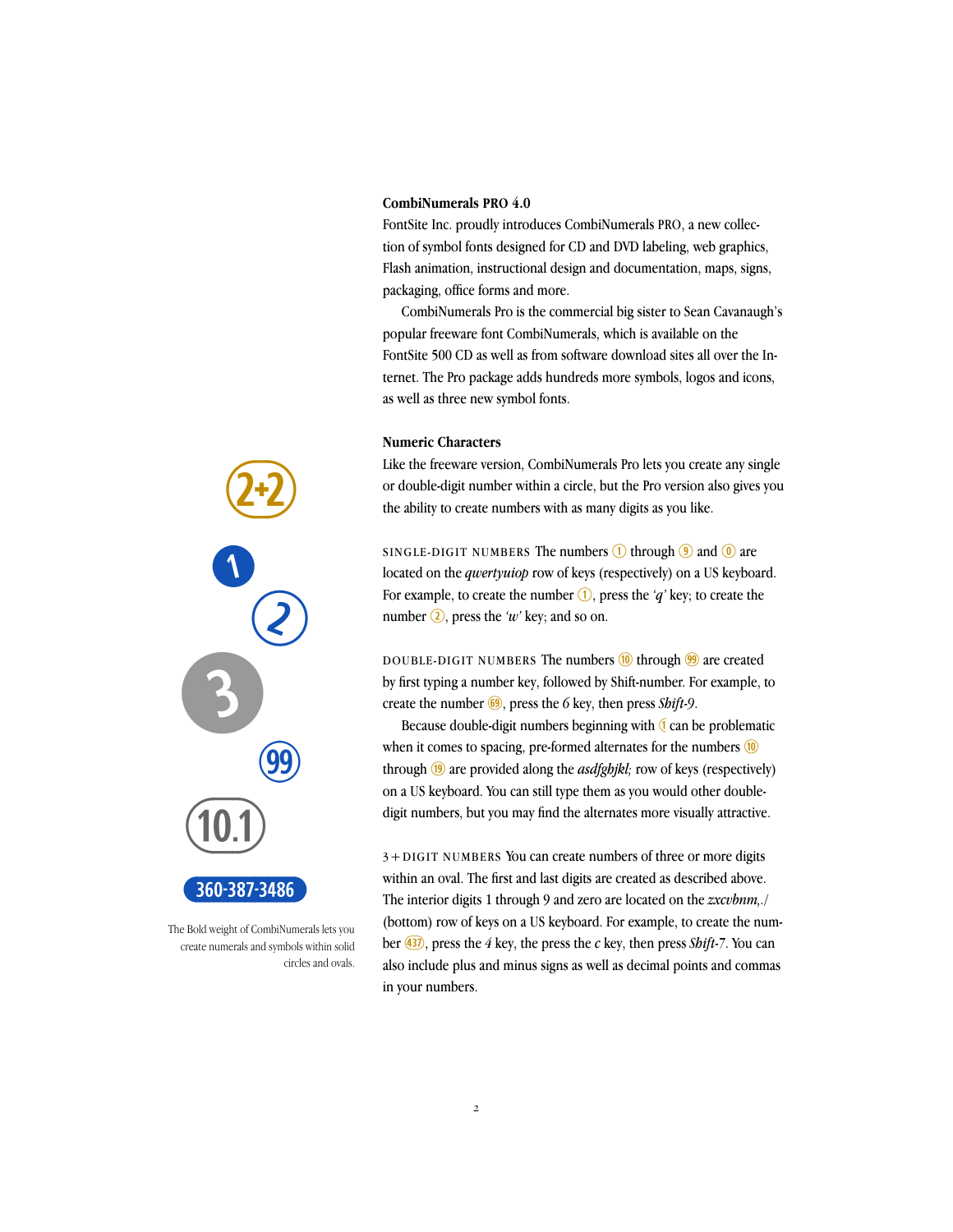# **Alphabetic Characters**

New to the Pro version of CombiNumerals is the ability to create alphabetic characters within circles. The uppercase letters A–Z are created by holding down the Shift key and pressing a letter key.



# **Additional Characters**



Any character you type can also be a negative using a specially-created slash character. For example, the character  $\odot$  becomes  $\odot$ A similar emphasis character can be created, e.g.,  $\odot$  becomes  $\odot$ . Any questions?

In addition to numbers and letters, with CombiNumerals Pro you can create arrows, monetary symbols, emoticons and other useful symbols. Here are just a few of them:





#### **Introducing CombiSymbols**

Included in the CombiNumerals Pro package are three new symbol fonts: *CombiSymbols*, a large collection of symbols and icons designed for web graphics, interface elements, Flash animation, packaging, etc., and *CombiSymbols CD* and *DV*, an assortment of industry symbols particularly useful for people creating artwork for CD and DVD labels and packaging.